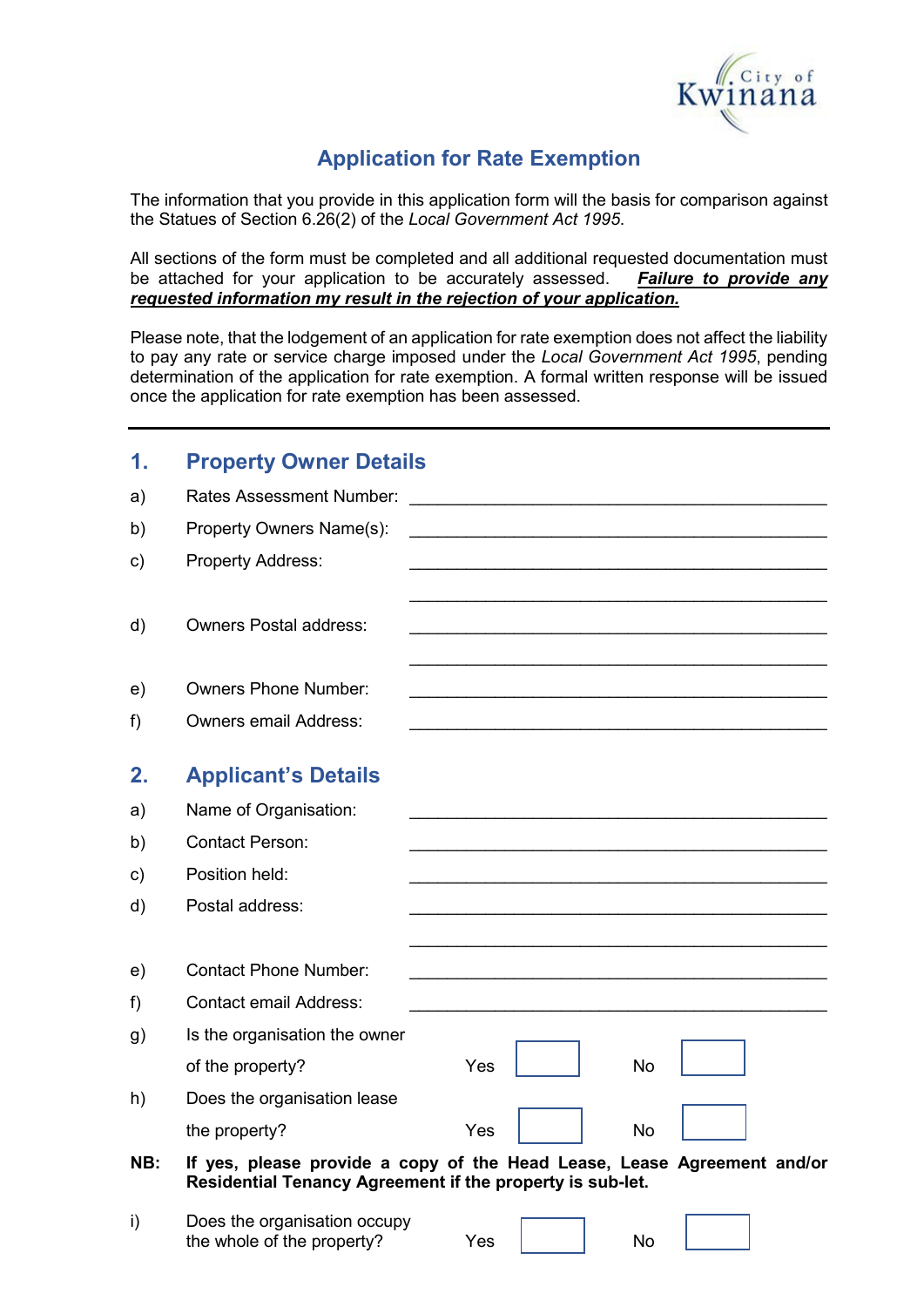| Is the exemption claimed over the | Yes |  |  |
|-----------------------------------|-----|--|--|
| whole property?                   |     |  |  |

**If no, please provide a building plans detailing the area that exemption is sought.**

| $\mathsf{k}$ | Is the organisation exempt        | Yes | No |  |  |
|--------------|-----------------------------------|-----|----|--|--|
|              | from the payment of rates         |     |    |  |  |
|              | under any Act other than the      |     |    |  |  |
|              | <b>Local Government Act 1995?</b> |     |    |  |  |
|              | If Yes, please state under which  |     |    |  |  |
|              | Act the organisation is rate      |     |    |  |  |
|              | exempt.                           |     |    |  |  |

## **3. Organisational Information**

- a) Please attach a copy of the organisation's Constitution.
- b) Briefly describe the primary use for the property

(i.e. Residence, Church,

Homeless Shelter, Shop

Crisis Centre etc)

- **NB: A Statutory Declaration attesting to the actual property usage must be submitted with this review form.**
- c) Does the organisation receive income from the use of the property? Yes No

*If yes, please attach a detailed statement listing the activities and types of income received from these operations on an annual basis.*

d) Are commercial activities being conducted at the property address? Yes **No** 

÷

#### *If Yes, please attach a detailed statement of any the commercial activities conducted at the property address.*

e) Please attach a copy of two years audited financial statements.

#### **4. Checklist for Document Attachments**

a) Copy of Head Lease, Lease Agreement or Sub-Lease Residential Tenancy Agreement

- b) Building Floor Plans detailing leased areas.
- c) Copy of Constitution